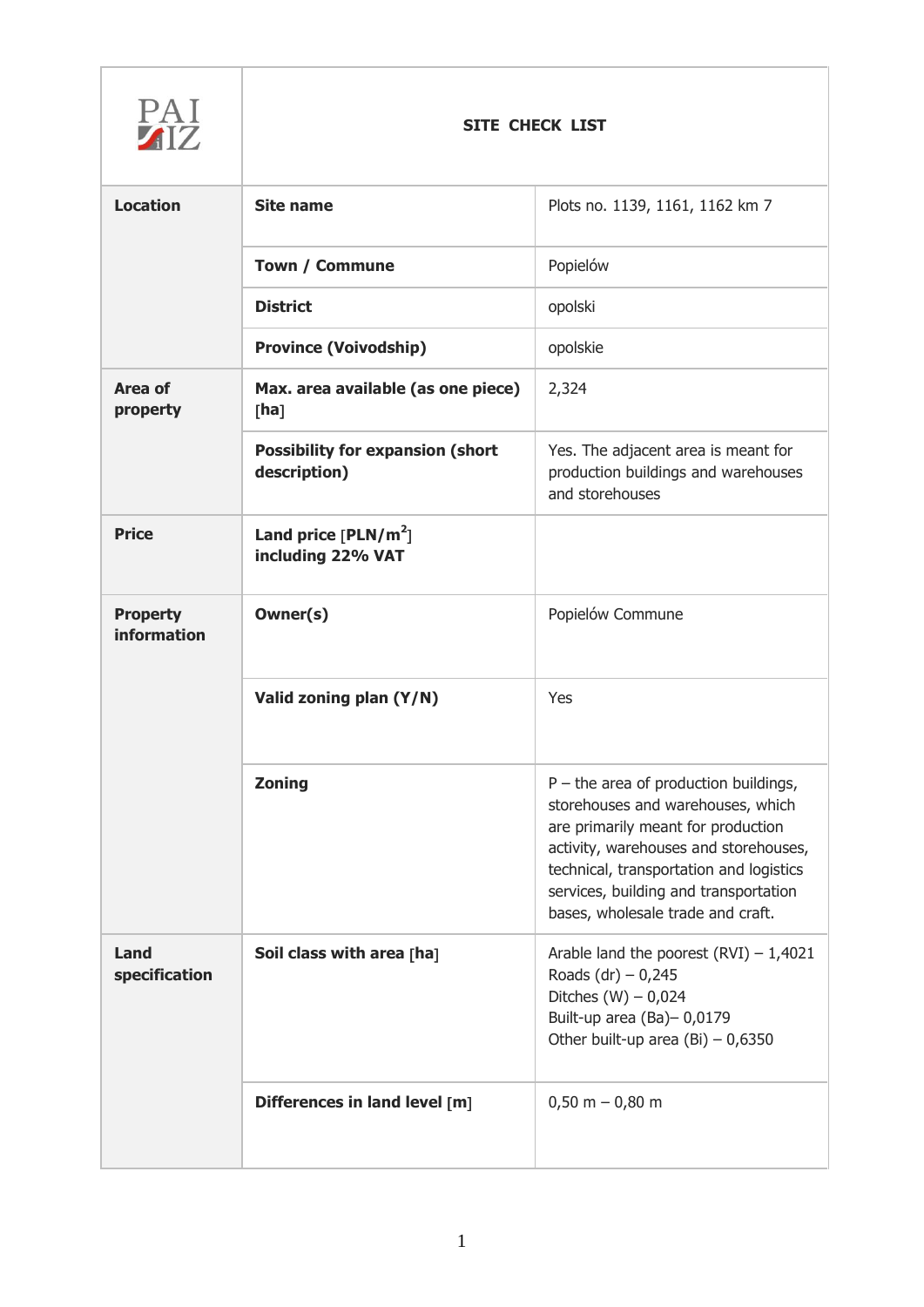|                                 | <b>Present usage</b>                                    | There is a treatment plant and basis<br>station of mobile phone network on<br>the plot no. 1139 km 7                                                                                                                                                                                                                                            |
|---------------------------------|---------------------------------------------------------|-------------------------------------------------------------------------------------------------------------------------------------------------------------------------------------------------------------------------------------------------------------------------------------------------------------------------------------------------|
|                                 | Soil and underground water<br>pollution (Y/N)           | <b>No</b>                                                                                                                                                                                                                                                                                                                                       |
|                                 | Waste materials on site (Y/N)                           | <b>No</b>                                                                                                                                                                                                                                                                                                                                       |
|                                 | Underground water level [m]                             | circa 1,50 m under the ground level                                                                                                                                                                                                                                                                                                             |
|                                 | <b>Risk of flooding or land slide</b><br>(Y/N)          | <b>No</b>                                                                                                                                                                                                                                                                                                                                       |
|                                 | Underground obstacles (Y/N)                             | No                                                                                                                                                                                                                                                                                                                                              |
|                                 | <b>Ground and overhead</b><br>obstacles (Y/N)           | <b>No</b>                                                                                                                                                                                                                                                                                                                                       |
|                                 | <b>Ecological restrictions (Y/N)</b>                    | <b>No</b>                                                                                                                                                                                                                                                                                                                                       |
|                                 | <b>Buildings / other constructions</b><br>on site (Y/N) | There is a treatment plant and basis<br>station of mobile phone network on<br>the plot no. 1139 km 7                                                                                                                                                                                                                                            |
| <b>Building</b><br>restrictions | <b>Building coverage [%]</b>                            | No more than 60% of the plot's area.                                                                                                                                                                                                                                                                                                            |
|                                 | <b>Building height limit [m]</b>                        | Maximum 3-sorey buildings and no<br>higher than 12 m from the ground<br>level to the level of the highest edge<br>of the roof; higher buildings are<br>admissible only in cases justified by<br>the technical reasons, but still no<br>higher than 15 m. The height of other<br>buildings cannot exceed 15 m, besides<br>antennas and chimneys. |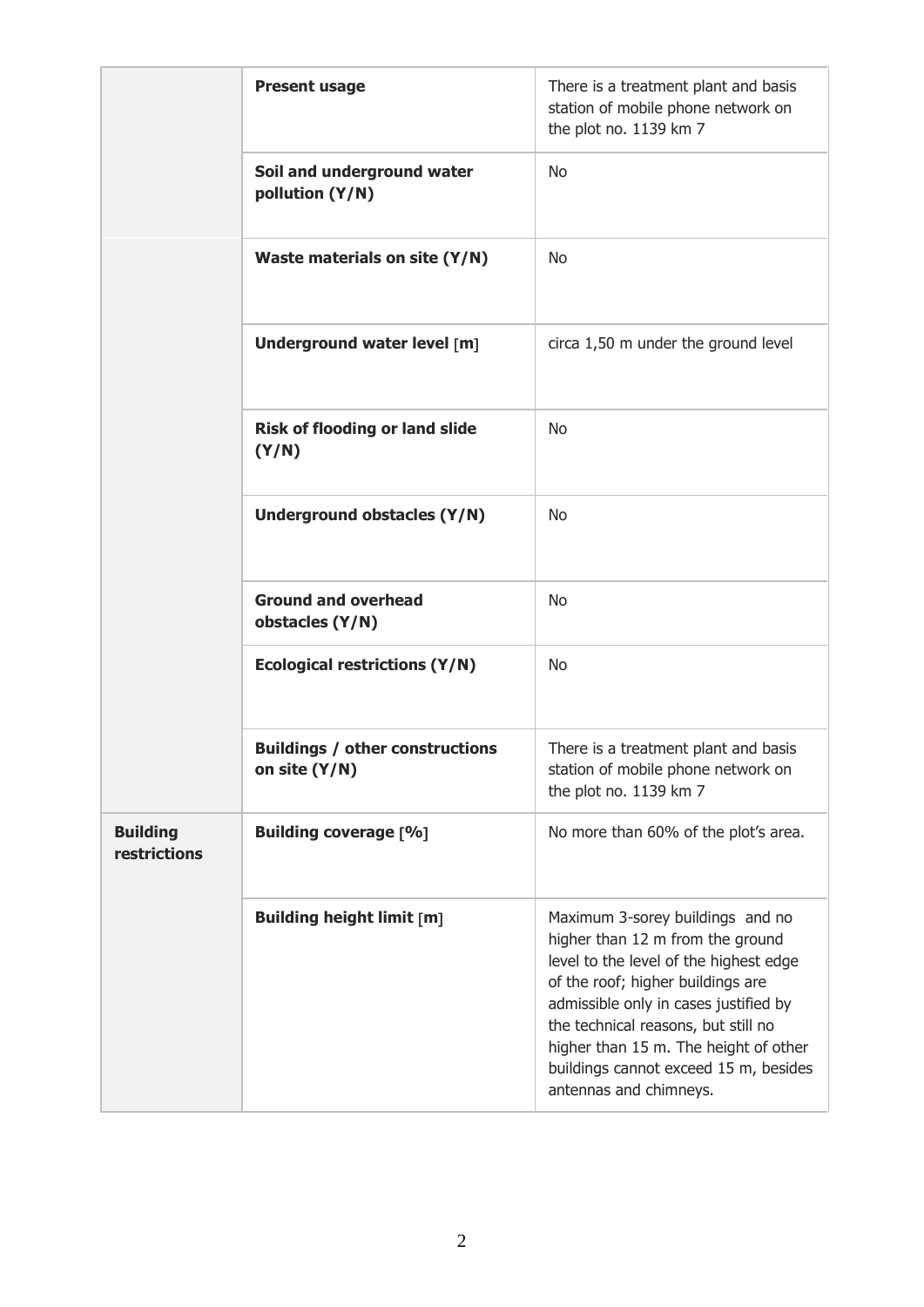|                                   | <b>Buffer zone [m]</b>                                     | ۰                                                                                                                                                                                       |
|-----------------------------------|------------------------------------------------------------|-----------------------------------------------------------------------------------------------------------------------------------------------------------------------------------------|
|                                   | <b>Others if any</b>                                       |                                                                                                                                                                                         |
| <b>Transport</b><br><b>links</b>  | Access road to the plot (type and<br>width of access road) | The plots are situated in the direct<br>vicinity of province road 457 joining<br>Brzeg and Dobrzeń Wielki. Width -<br>circa 8 m                                                         |
|                                   | Nearest motorway / national<br>road [km]                   | The plots are situated circa 30 km<br>from A-4 motorway                                                                                                                                 |
|                                   | Railway line [km]                                          | Railway line joining PKP Opole<br>Groszowice with Jelcz, Wrocław and<br>Brochów is situated circa 2,00 km<br>from the plots. Railway station is<br>situated in the locality of Popielów |
|                                   | Railway siding [km]                                        | The rail siding is situated circa 2,00<br>km from the plots, in the locality of<br>Popielów                                                                                             |
|                                   | <b>Nearest international airport [km]</b>                  | Wrocław, Copernicus Airport, circa 60<br>km from the plots.                                                                                                                             |
|                                   | <b>Nearest province capital [km]</b>                       | Opole - 22 km                                                                                                                                                                           |
| <b>Existing</b><br>infrastructure | <b>Electricity (Y/N)</b>                                   | Yes                                                                                                                                                                                     |
|                                   | <b>Connection point (distance from</b><br>boundary) [m]    | $50 - 200$ m                                                                                                                                                                            |
|                                   | Voltage [kV]                                               | Transformator 230/380                                                                                                                                                                   |
|                                   | <b>Available capacity [MW]</b>                             | On the terms of the power stadion<br>(EnergiaPro)                                                                                                                                       |
|                                   | Gas (Y/N)                                                  | <b>No</b>                                                                                                                                                                               |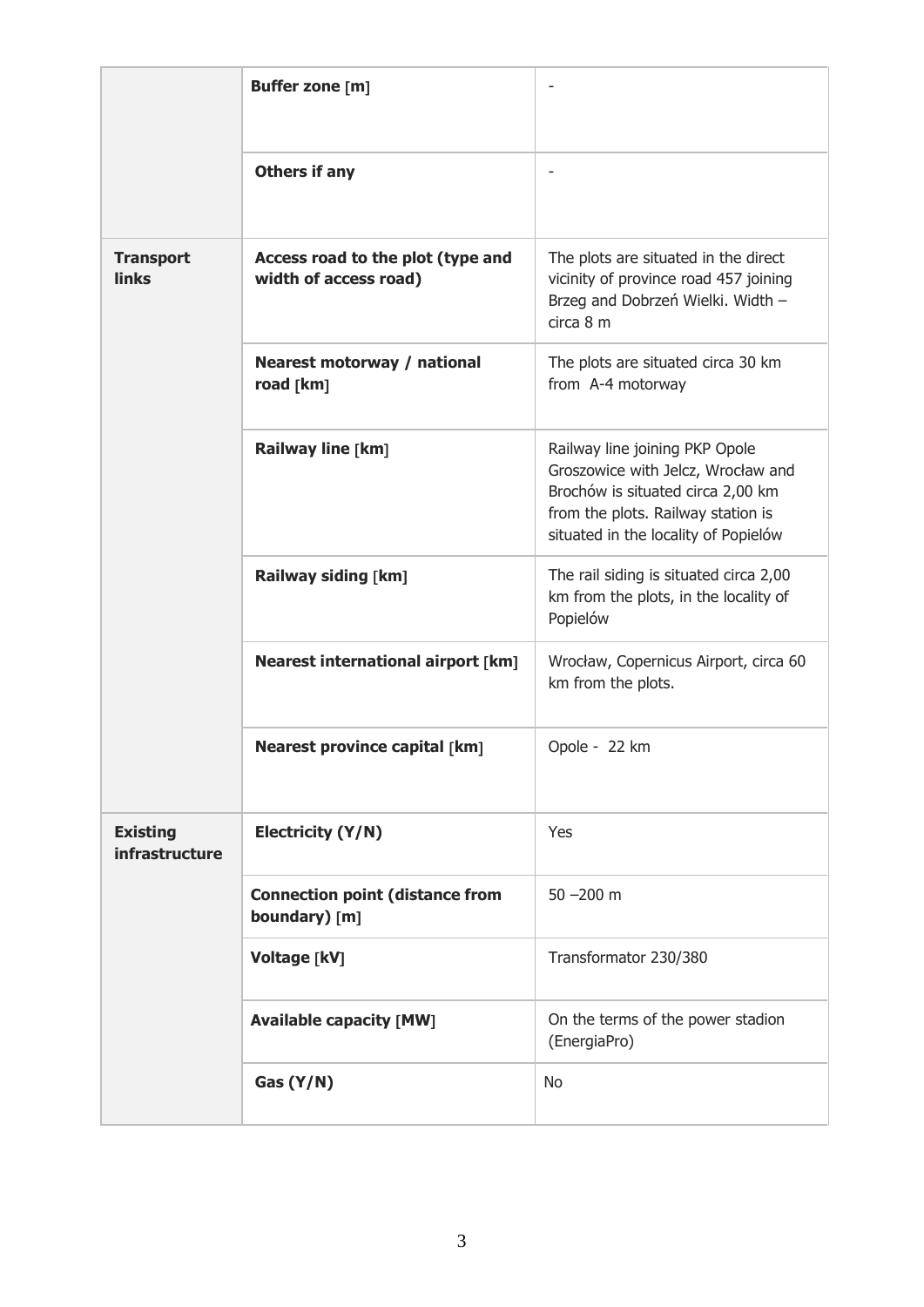| <b>Connection point (distance from</b><br>boundary) [m] |                                                                                                                                                    |
|---------------------------------------------------------|----------------------------------------------------------------------------------------------------------------------------------------------------|
| Calorific value $[MJ/Mm3]$                              |                                                                                                                                                    |
| Pipe diameter [mm]                                      |                                                                                                                                                    |
| Available capacity $[Nm^3/h]$                           |                                                                                                                                                    |
| Water supply (Y/N)                                      | Yes                                                                                                                                                |
| <b>Connection point (distance from</b><br>boundary) [m] | 50-200 m                                                                                                                                           |
| Available capacity $[m^3/24h]$                          | On the terms of Inter-Commune<br>Water Supply and Sewage Disposal<br>Plant "PROWOD" (Międzygminny<br>Zakład Wodociągów i Kanalizacji<br>"PROWOD"). |
| Sewage discharge (Y/N)                                  | Yes                                                                                                                                                |
| <b>Connection point (distance from</b><br>boundary) [m] | Plots in the direct vicinity of water<br>treatment plant, sewage on the area<br>of the plot.                                                       |
| Available capacity $[m^3/24h]$                          |                                                                                                                                                    |
| <b>Limitation of discharge</b>                          |                                                                                                                                                    |
| Rain water discharge (Y/N)                              | <b>No</b>                                                                                                                                          |
| Treatment plant (Y/N)                                   | Direct vicinity of water treatment plant<br>(plot no. 1139)                                                                                        |
| Telephone (Y/N)                                         | Yes                                                                                                                                                |
| <b>Connection point (distance from</b><br>boundary) [m] | 50-200 m                                                                                                                                           |
| <b>Number of available analog lines</b>                 | On the terms of telephone network<br>operator                                                                                                      |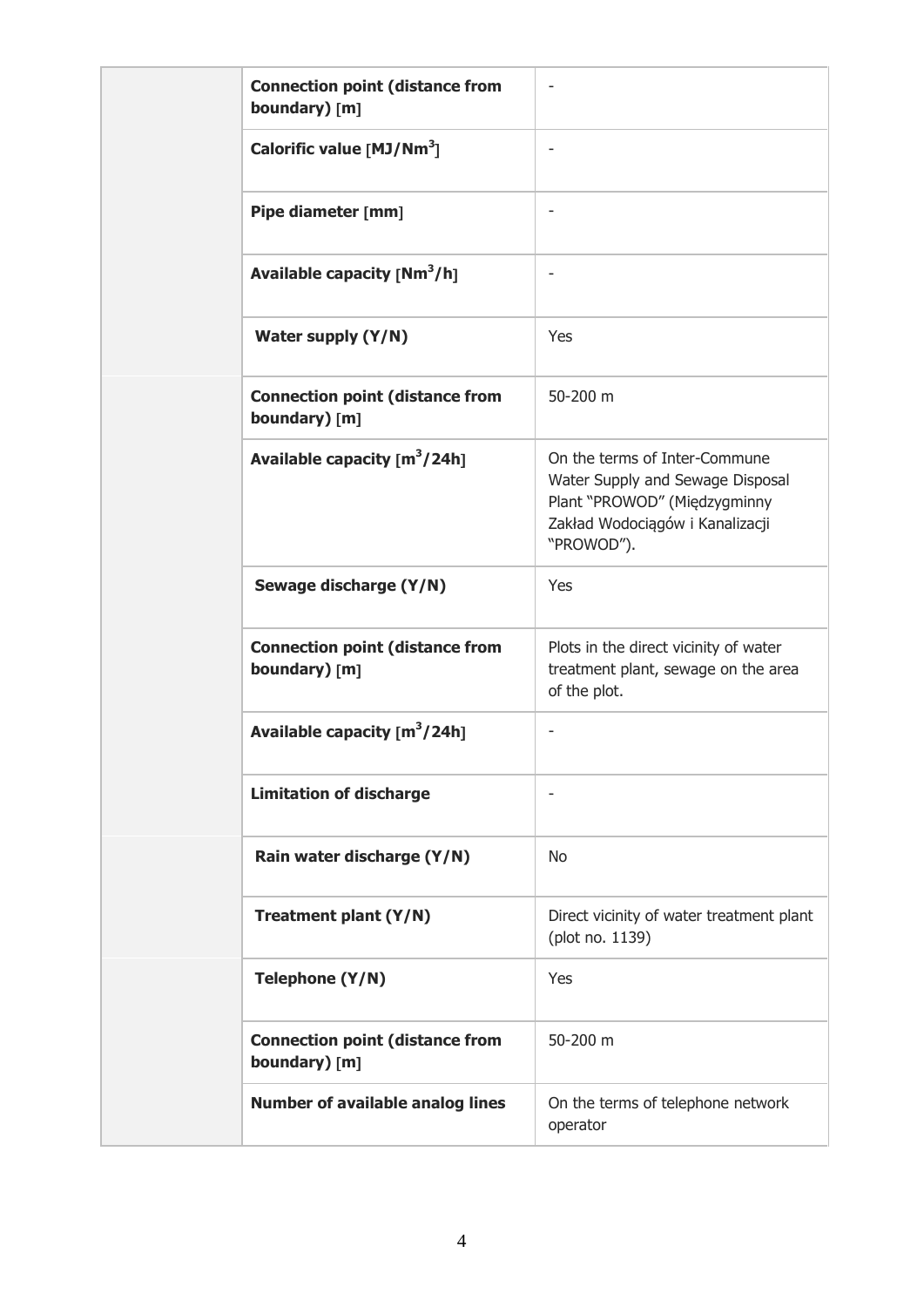|                 | <b>Number of available ISDN lines</b>                                                                                                                                                                                                                                                                                                                                                                                                                                                                                               | On the terms of telephone network<br>operator                                                                                                            |
|-----------------|-------------------------------------------------------------------------------------------------------------------------------------------------------------------------------------------------------------------------------------------------------------------------------------------------------------------------------------------------------------------------------------------------------------------------------------------------------------------------------------------------------------------------------------|----------------------------------------------------------------------------------------------------------------------------------------------------------|
| <b>Comments</b> | According to the local land development plan the area is marked " $P'' -$ an area of<br>production buildings, warehouses and storehouses and it is primarily meant for<br>production activity, warehouses, storehouses, technical, transportation and<br>logistics services, building and transportation bases, wholesale trade and craft,<br>with the following admissions and restrictions:<br>1) It is admissible to launch on the plots:<br>a)Commercial services related to the business conducted on the area of<br>the plot, |                                                                                                                                                          |
|                 |                                                                                                                                                                                                                                                                                                                                                                                                                                                                                                                                     |                                                                                                                                                          |
|                 | b) Security services aimed at the protection of people and goods,                                                                                                                                                                                                                                                                                                                                                                                                                                                                   |                                                                                                                                                          |
|                 | c)Devices/machines for agriculture services,<br>d)Petrol stations, stations of vehicles dismantling and scrap yards,<br>e)Detached protecting buildings and rooms which would be used as<br>shelters for population,                                                                                                                                                                                                                                                                                                                |                                                                                                                                                          |
|                 |                                                                                                                                                                                                                                                                                                                                                                                                                                                                                                                                     |                                                                                                                                                          |
|                 |                                                                                                                                                                                                                                                                                                                                                                                                                                                                                                                                     |                                                                                                                                                          |
|                 | f)Transmitting and receiving antennas for mobile phone networks,                                                                                                                                                                                                                                                                                                                                                                                                                                                                    |                                                                                                                                                          |
|                 | g)Development of the local water treatment plant;<br>2) Launching petrol stations next to the public collective roads (KDZ),<br>3) The activity conducted on the area should comply with the criteria for<br>activities with limited nuisance, except for the activities enumerated in<br>point 1d;<br>1. The following rules of land development and building for the area marked P<br>have been established:                                                                                                                      |                                                                                                                                                          |
|                 |                                                                                                                                                                                                                                                                                                                                                                                                                                                                                                                                     |                                                                                                                                                          |
|                 |                                                                                                                                                                                                                                                                                                                                                                                                                                                                                                                                     |                                                                                                                                                          |
|                 |                                                                                                                                                                                                                                                                                                                                                                                                                                                                                                                                     |                                                                                                                                                          |
|                 | (KDD) and internal (KDW) roads,                                                                                                                                                                                                                                                                                                                                                                                                                                                                                                     | 1) Access to the plot – from the existing or planned local (KDL), access                                                                                 |
|                 | the plot's area,                                                                                                                                                                                                                                                                                                                                                                                                                                                                                                                    | 2) Car parks for passenger vehicles and trucks/lorries are to be situated on                                                                             |
|                 | 3) Trees and bunches of trees growing on the plot's area are to be<br>retained,                                                                                                                                                                                                                                                                                                                                                                                                                                                     |                                                                                                                                                          |
|                 | considerable share of evergreen plants in it,                                                                                                                                                                                                                                                                                                                                                                                                                                                                                       | 4)A green belt should be planted along the inner boundary of the plot,<br>from the side of the protected buildings. It should guarantee a                |
|                 | protection from water, ground and underground pollution,                                                                                                                                                                                                                                                                                                                                                                                                                                                                            | 5) In the projects of petrol stations, technical solutions of the isolation of<br>containers with liquid fuel should be applied in a way that guarantees |
|                 | 6) Parameters and indicators of the land development:                                                                                                                                                                                                                                                                                                                                                                                                                                                                               |                                                                                                                                                          |
|                 |                                                                                                                                                                                                                                                                                                                                                                                                                                                                                                                                     | a)An impassable line of development $-$ according to the plan, but no                                                                                    |